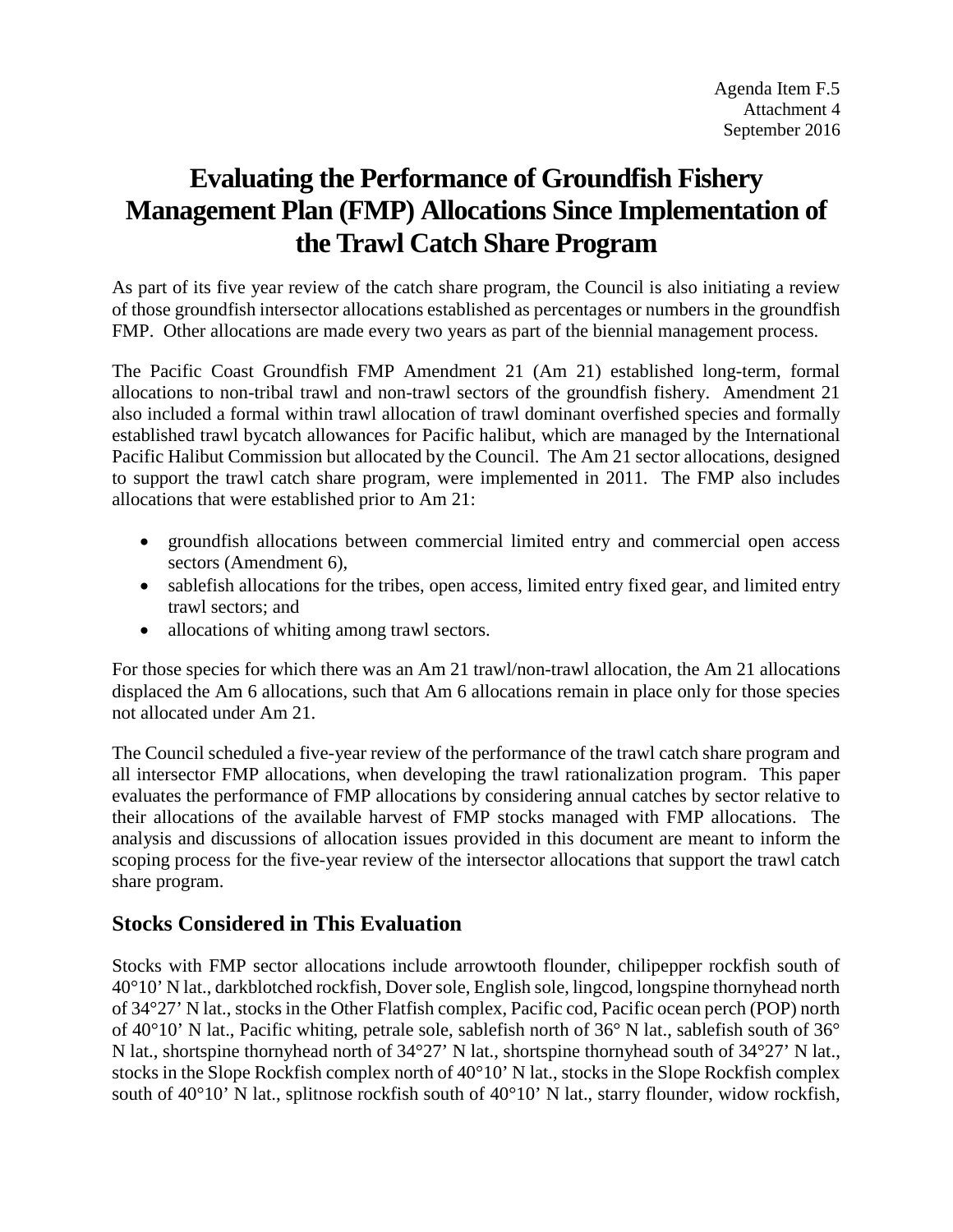and yellowtail rockfish north of 40°10' N lat. Additionally, as mentioned, the FMP provides a trawl bycatch allowance for Pacific halibut. Trawl/non-trawl catches (total mortality) of the FMP allocated species (other than Pacific whiting) from 2011-2014 are provided in [Table 1.](#page-3-0) Pacific whiting allocations only affect the trawl sectors (off the top deductions are specified for non-trawl sectors, prior to allocation) and a separate discussion of impacts associated with within-trawl allocations is provided below. Sector allocations of Pacific whiting and sablefish north of 36° N lat. were decided prior to development of Am 21 but are included in this evaluation since they are set out in the FMP.

The following sections cover:

- Trawl/Non-trawl Allocations
- Limited Entry/Open Access Allocations (Am 6)
- Allocations of Sablefish North of 36° N lat.
- Within-Trawl Allocations
- Pacific Halibut Individual Bycatch Quota

The evaluation of these sector allocations explores the potential of stranded (i.e., unused) yield, and identifies potential choke species that impede access to target species allocations. A final section addresses some issues that might be considered in evaluating these allocations.

# **Trawl/Non-Trawl Allocations**

The FMP allocations of groundfish stocks to non-tribal trawl and non-trawl sectors, as well as the annual allocations, impacts, and percent attainment of allocations by these sectors in aggregate during 2011-2014 are provided in [Table 1.](#page-3-0) All species in Table 1 were allocated under Am 21 except sablefish north of 36° N lat., for which a trawl/non-trawl allocation was effectively established before Am 21. Sector catches for the species listed in [Table 1](#page-3-0) were provided in NMFS West Coast Groundfish Observer Program (WCGOP) groundfish total mortality reports available at [https://www.nwfsc.noaa.gov/research/divisions/fram/observation/data\\_products/data\\_library.c](https://www.nwfsc.noaa.gov/research/divisions/fram/observation/data_products/data_library.cfm#groundfish) [fm#groundfish.](https://www.nwfsc.noaa.gov/research/divisions/fram/observation/data_products/data_library.cfm#groundfish) Data through 2014 inform [Table 1;](#page-3-0) 2015 total catches will not be reconciled until fall of 2016 and the analysis of impacts can be extended once these data are available. The average, minimum, and maximum allocations, catches, and attainment rates for trawl and non-trawl sectors during 2011-2014 are provided in [Table 2.](#page-5-0)

### *Evidence of Stranded Yield*

Primary target stocks, such as petrale sole in the trawl fishery and sablefish in both trawl and nontrawl fisheries, have had high attainment rates since the trawl catch share program was implemented [\(Table 1](#page-3-0) and [Table 2\)](#page-5-0). Shortspine thornyhead north of 34°27' N lat. has also experienced relatively high attainment rates, particularly for the non-trawl sector. Of the overfished species that are allocated in the FMP, darkblotched and POP have had relatively high attainment rates indicating the potential for these stocks to be choke species that can inhibit access to healthy target stocks. Both of these stocks are known to constrain some trawl fishing activities, but there have also been higher attainment rates in non-trawl fisheries, which is discussed in greater detail below.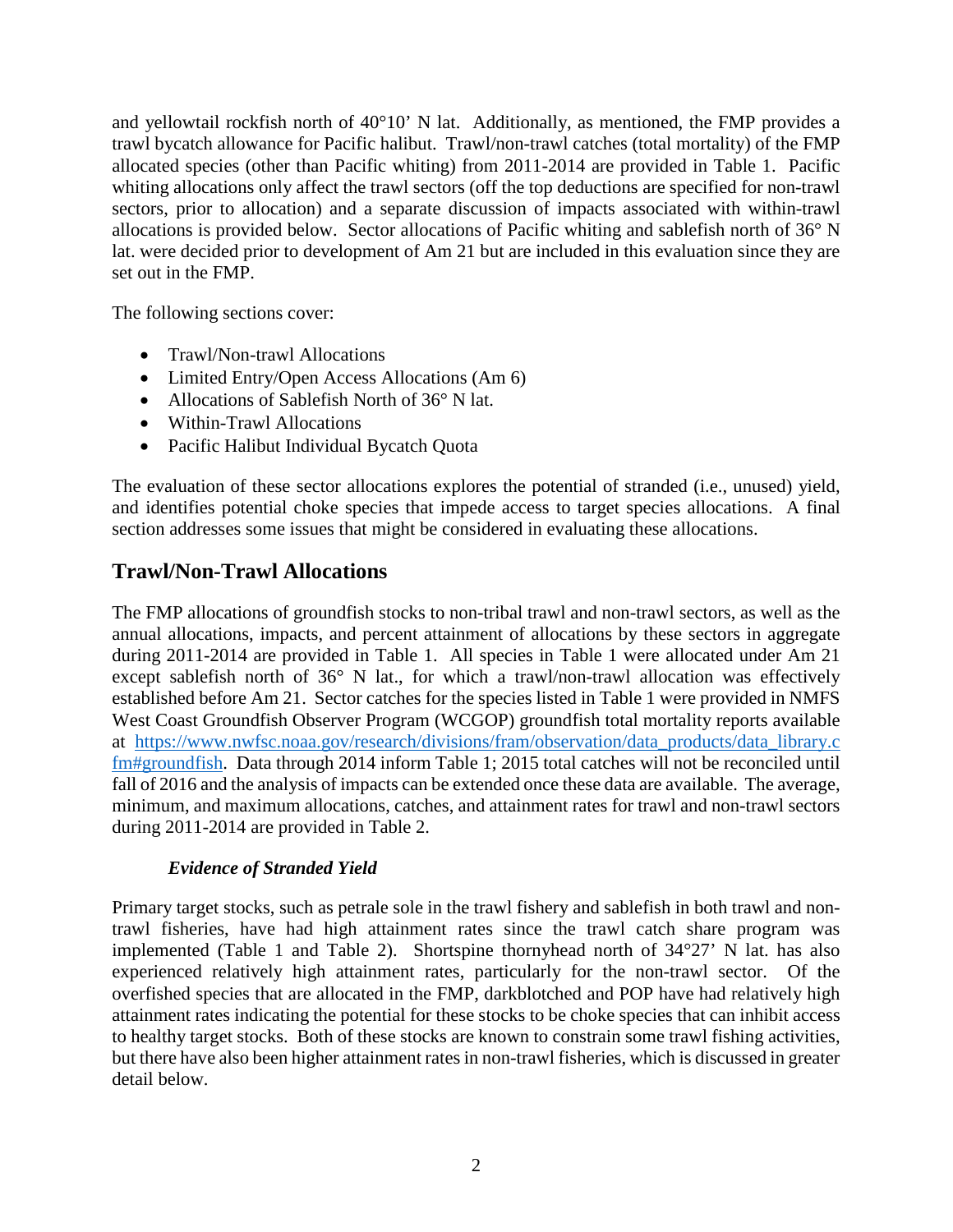Many of these stocks can and do constrain trawl fishing activities regardless of the sectors' attainment rates. For example, arrowtooth flounder, with an average trawl sector attainment of 31% during 2011-2014 [\(Table 2\)](#page-5-0), has constrained individuals in the trawl fishery due to low quotas at the permit level. The constraining nature of arrowtooth to the fishery was in part due to annual catch limits (ACL) that were biased low due to overly conservative removal assumptions<sup>[1](#page-2-0)</sup> when projecting allowable harvests in the 2007 assessment [\(Kaplan and Helser 2008\)](#page-15-0). The Council partially mitigated this bias by requesting a catch-only update of the 2007 arrowtooth assessment with actual catches assumed removed from the population since then (see Agenda Item I.4, [Attachment 3, November 2015\)](http://www.pcouncil.org/wp-content/uploads/2015/10/I4_Att3_SpexProjections_Arrowtooth_Yelloweye_Blue_CASF_Nov2015BB.pdf). Other considerations for reducing unnecessary fishery constraints (arrowtooth is a healthy and abundant stock) include a change in the allocation framework to reduce the amount of stranded yield in the non-trawl allocation.

Many of the stocks allocated under Am 21 are trawl-dominant (defined as  $\geq$ 90% of the average available historical harvest to non-tribal groundfish fisheries was caught by limited entry trawl sectors). The trawl-dominant stocks include arrowtooth flounder, darkblotched rockfish, Dover sole, English sole, longspine thornyhead north of 34°27' N lat., Pacific cod, POP north of 40°10' N lat., petrale sole, shortspine thornyhead north of 34°27' N lat., and splitnose rockfish south of 40°10' N lat.. A minimum allocation of 5 percent of the fishery harvest guideline (fishery HG) of the trawl-dominant species was allocated to non-trawl sectors under Am 21 [\(Table 1\)](#page-3-0) in order to provide the opportunity for development of new target strategies in the non-trawl sector but also creating the potential for stranded yield.

# **Limited Entry/Open Access Allocations (Amendment 6)**

FMP Amendment 6 (Am 6), which established the commercial non-treaty limited entry system, also established allocation procedures for any species to be newly allocated between commercial open access (including directed and incidental open access) and limited entry sectors based on catch history for the license limitation allocation period (July 11, 1984 through August 1, 1988). The species that were originally allocated by Am 6 are lingcod, chilipepper rockfish, yellowtail rockfish, the species in the rockfish complexes, and shortspine thornyhead north of the Conception area. Am 21 superseded any Am 6 allocations for affected species (i.e., lingcod, the species in the Slope Rockfish complexes north and south, and shortspine thornyhead north). The FMP also suspends such allocations for overfished species. In current practice, the Am 6 limited entry and open access allocations are rarely applied due to constraints imposed by management measures designed to rebuild overfished species. The limited entry and open access bocaccio, canary, cowcod, and yelloweye are temporarily suspended since the stocks are overfished. Further, the shelf rockfish allocations are suspended since access is limited by implementation of the Rockfish Conservation Areas (RCAs) and the need to limit overfished species catches. Nearshore rockfish allocations are also suspended due to overfished species constraints.

<span id="page-2-0"></span><sup>&</sup>lt;sup>1</sup> Assessments in 2007 assumed allowable biological catch (ABC) removals (now denoted as overfishing levels, OFLs) when projecting future biomass instead of the current assumption of annual catch limits (ACL) removals.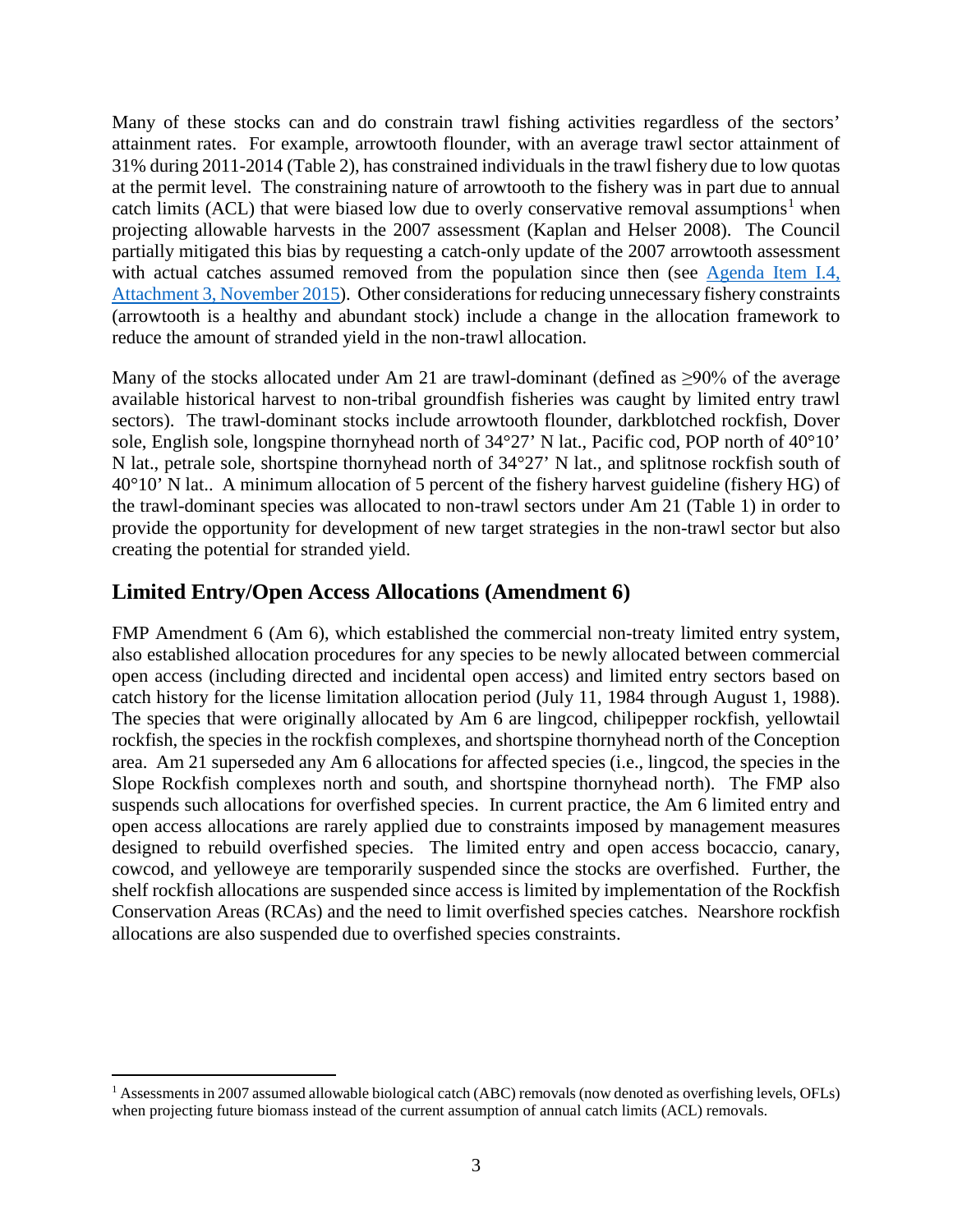<span id="page-3-0"></span>

|                                         | <b>Intersector</b><br><b>Allocations</b> |                                | 2011           |        |                      |                                     |                |                          |                          | 2012           |        |                      |                                     |                |                          |                          |  |
|-----------------------------------------|------------------------------------------|--------------------------------|----------------|--------|----------------------|-------------------------------------|----------------|--------------------------|--------------------------|----------------|--------|----------------------|-------------------------------------|----------------|--------------------------|--------------------------|--|
| <b>Stocks</b>                           | <b>Trawl</b>                             | Non-                           | <b>Fishery</b> |        | <b>Trawl Sectors</b> |                                     |                | <b>Non-Trawl Sectors</b> |                          | <b>Fishery</b> |        | <b>Trawl Sectors</b> |                                     |                | <b>Non-Trawl Sectors</b> |                          |  |
|                                         | <b>Sectors</b>                           | <b>Trawl</b><br><b>Sectors</b> | HG             | Alloc. | Catch                | $\overline{\frac{0}{0}}$<br>Attain. | Alloc.         | Catch                    | $\frac{0}{0}$<br>Attain. | HG             | Alloc. | Catch                | $\overline{\frac{0}{0}}$<br>Attain. | Alloc.         | Catch                    | $\frac{6}{6}$<br>Attain. |  |
| Arrowtooth<br>Flounder                  | 95.0%                                    | 5.0%                           | 13,096         | 12,441 | 2,532                | 20.3%                               | 655            | 60                       | 9.2%                     | 9,971          | 9,472  | 2,394                | 25.3%                               | 499            | 43                       | 8.5%                     |  |
| Chilipepper S. of<br>40°10'             | 75.0%                                    | 25.0%                          | 1,966          | 1,475  | 317                  | 21.5%                               | 492            | 6                        | 1.2%                     | 1,774          | 1,331  | 288                  | 21.7%                               | 444            | 9                        | 2.0%                     |  |
| Darkblotched                            | 95.0%                                    | 5.0%                           | 279            | 265    | 103                  | 38.8%                               | 14             | 16                       | 113.3%                   | 277            | 263    | 88                   | 33.6%                               | 14             | 9                        | 65.9%                    |  |
| Dover Sole                              | 95.0%                                    | 5.0%                           | 23,410         | 22,240 | 7,796                | 35.1%                               | 1,171          | $7\phantom{.0}$          | 0.6%                     | 23,410         | 22,240 | 7,024                | 31.6%                               | 1,171          | 10                       | 0.8%                     |  |
| English Sole                            | 95.0%                                    | 5.0%                           | 19,661         | 18,678 | 138                  | 0.7%                                | 983            | $\mathbf{1}$             | 0.2%                     | 10,050         | 9,548  | 147                  | 1.5%                                | 503            | 1                        | 0.3%                     |  |
| Lingcod                                 | 45.0%                                    | 55.0%                          | 4,154          | 1,869  | 270                  | 14.4%                               | 2,285          | 523                      | 22.9%                    | 4,037          | 1,817  | 358                  | 19.7%                               | 2,220          | 645                      | 29.1%                    |  |
| Longspine N. of<br>34°27'               | 95.0%                                    | 5.0%                           | 2,075          | 1,971  | 944                  | 47.9%                               | 104            | 6                        | 6.3%                     | 2,020          | 1,919  | 892                  | 46.5%                               | 101            | 6                        | 5.9%                     |  |
| Other Flatfish                          | 90.0%                                    | 10.0%                          | 4,686          | 4,217  | 710                  | 16.8%                               | 469            | 101                      | 21.5%                    | 4,686          | 4,217  | 690                  | 16.4%                               | 469            | 96                       | 20.6%                    |  |
| Pacific Cod                             | 95.0%                                    | 5.0%                           | 1,200          | 1,140  | 258                  | 22.6%                               | 60             | $\overline{4}$           | 6.6%                     | 1,200          | 1,140  | 396                  | 34.7%                               | 60             | 3                        | 4.5%                     |  |
| POP <sub>N.</sub> of<br>$40^{\circ}10'$ | 95.0%                                    | 5.0%                           | 144            | 137    | 54                   | 39.3%                               | $\overline{7}$ | 1                        | 9.3%                     | 144            | 137    | 53                   | 38.8%                               | $\overline{7}$ | $\boldsymbol{0}$         | 5.7%                     |  |
| Petrale Sole                            | 95.0%                                    | 5.0%                           | 911            | 865    | 810                  | 93.7%                               | 46             | $\mathbf{1}$             | 3.1%                     | 1,095          | 1,040  | 1,033                | 99.3%                               | 55             | $\overline{2}$           | 3.8%                     |  |
| Sablefish N. of<br>$36^\circ$ a/        | 52.5%                                    | 47.5%                          | 4,941          | 2,597  | 2,399                | 92.4%                               | 2,345          | 2,391                    | 102.0%                   | 4,790          | 2,517  | 2,187                | 86.9%                               | 2,273          | 1,899                    | 83.6%                    |  |
| Sablefish S. of<br>$36^{\circ}$         | 42.0%                                    | 58.0%                          | 1,264          | 531    | 453                  | 85.3%                               | 733            | 764                      | 104.3%                   | 1,224          | 514    | 223                  | 43.3%                               | 710            | 481                      | 67.7%                    |  |
| Shortspine N. of<br>34°27'              | 95.0%                                    | 5.0%                           | 1,528          | 1,452  | 730                  | 50.3%                               | 76             | 73                       | 95.5%                    | 1,511          | 1,435  | 711                  | 49.5%                               | 76             | 63                       | 83.6%                    |  |
| Shortspine S. of<br>34°27'              | 50 <sub>mt</sub>                         | Remain-<br>ing                 | 363            | 50     | 6                    | 12.2%                               | 313            | 177                      | 56.5%                    | 359            | 50     | $\mathbf{1}$         | 1.9%                                | 309            | 127                      | 41.0%                    |  |
| Slope RF N. of<br>$40^{\circ}10'$       | 81.0%                                    | 19.0%                          | 1,092          | 885    | 235                  | 26.6%                               | 207            | 66                       | 31.7%                    | 1,092          | 885    | 293                  | 33.1%                               | 207            | 129                      | 62.2%                    |  |
| Slope RF S. of<br>40°10'                | 63.0%                                    | 37.0%                          | 599            | 377    | 52                   | 13.8%                               | 222            | 138                      | 62.4%                    | 599            | 377    | 124                  | 32.9%                               | 222            | 131                      | 59.1%                    |  |
| Splitnose S. of<br>$40^{\circ}10'$      | 95.0%                                    | 5.0%                           | 1,454          | 1,381  | 40                   | 2.9%                                | 73             | $\mathbf{0}$             | 0.2%                     | 1,531          | 1,454  | 60                   | 4.1%                                | 77             | $\mathbf{0}$             | 0.4%                     |  |
| <b>Starry Flounder</b>                  | 50.0%                                    | 50.0%                          | 1,345          | 673    | 12                   | 1.7%                                | 673            | 13                       | 1.9%                     | 1,353          | 677    | 8                    | 1.2%                                | 677            | 9                        | 1.3%                     |  |
| Widow                                   | 91.0%                                    | 9.0%                           | 539            | 491    | 174                  | 35.6%                               | 49             | 2                        | 4.1%                     | 539            | 491    | 232                  | 47.3%                               | 49             | 6                        | 13.3%                    |  |
| Yellowtail N. of<br>40°10'              | 88.0%                                    | 12.0%                          | 3,857          | 3,394  | 820                  | 24.2%                               | 463            | 54                       | 11.7%                    | 3,872          | 3,407  | 1,066                | 31.3%                               | 465            | 38                       | 8.3%                     |  |

<span id="page-3-1"></span>**Table 1. West coast groundfish sector allocations & catches (total mortality mt) since implementation of Am 21, 2011-2014 (highlighted cells indicate attainment rates ≥ 90%).**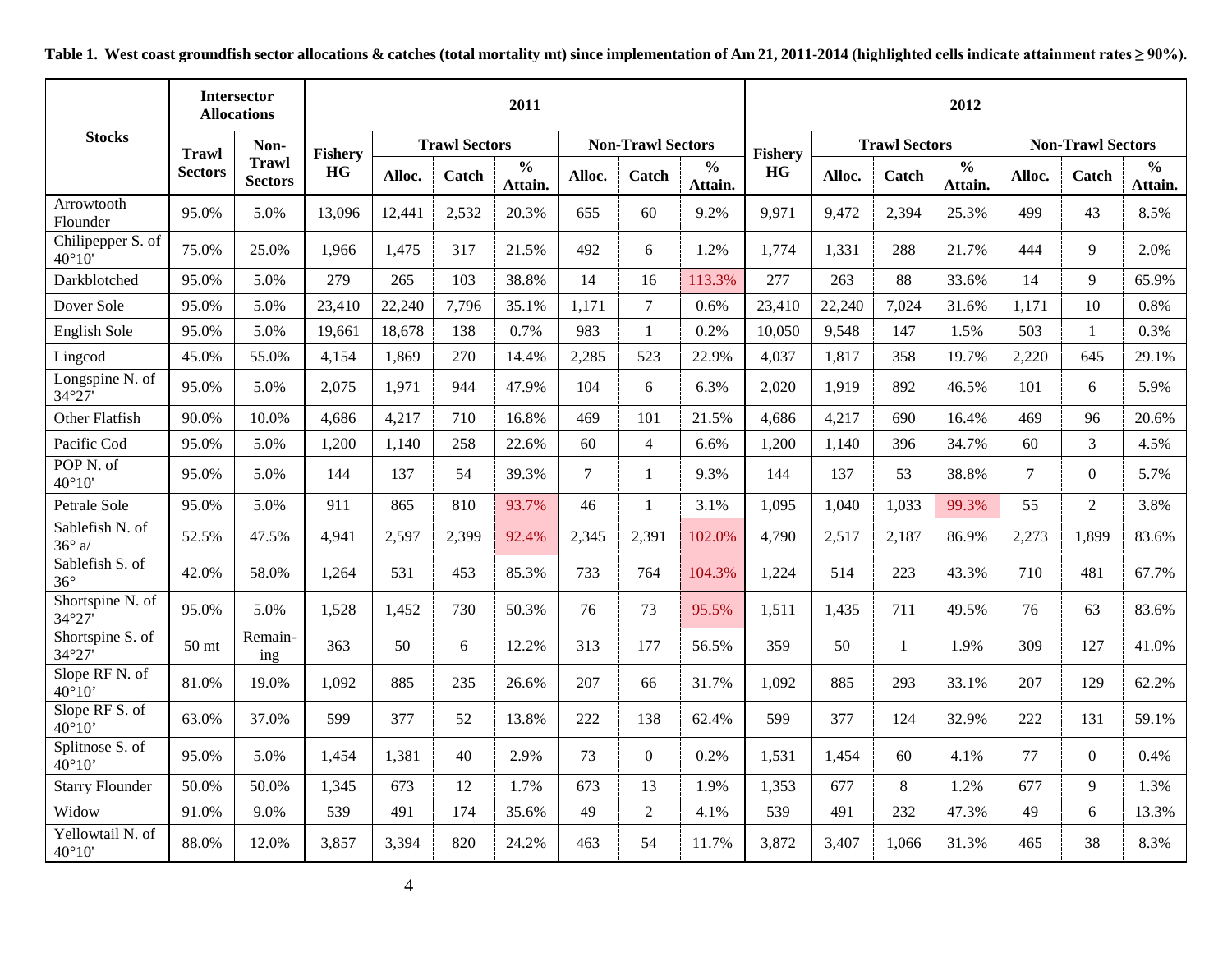|                                         |                |        |                      | 2013                     |                |                          | 2014                     |                |        |                      |                          |        |                          |                          |
|-----------------------------------------|----------------|--------|----------------------|--------------------------|----------------|--------------------------|--------------------------|----------------|--------|----------------------|--------------------------|--------|--------------------------|--------------------------|
| <b>Stocks</b>                           | <b>Fishery</b> |        | <b>Trawl Sectors</b> |                          |                | <b>Non-Trawl Sectors</b> |                          | <b>Fishery</b> |        | <b>Trawl Sectors</b> |                          |        | <b>Non-Trawl Sectors</b> |                          |
|                                         | HG             | Alloc. | Catch                | $\frac{0}{0}$<br>Attain. | Alloc.         | Catch                    | $\frac{0}{0}$<br>Attain. | <b>HG</b>      | Alloc. | Catch                | $\frac{0}{0}$<br>Attain. | Alloc. | Catch                    | $\frac{0}{0}$<br>Attain. |
| Arrowtooth<br>Flounder                  | 4,070          | 3,867  | 2,449                | 63.3%                    | 204            | 28                       | 13.7%                    | 3,671          | 3,487  | 1,749                | 50.2%                    | 184    | 28                       | 15.5%                    |
| Chilipepper S. of<br>$40^{\circ}10'$    | 1,466          | 1,100  | 393                  | 35.7%                    | 367            | 8                        | 2.2%                     | 1,423          | 1,067  | 312                  | 29.2%                    | 356    | 12                       | 3.2%                     |
| Darkblotched                            | 296            | 281    | 122                  | 43.5%                    | 15             | $\overline{4}$           | 27.0%                    | 309            | 294    | 108                  | 36.9%                    | 15     | 5                        | 32.9%                    |
| Dover Sole                              | 23,410         | 22,240 | 7,956                | 35.8%                    | 1,171          | 6                        | 0.5%                     | 23,410         | 22,240 | 6,455                | 29.0%                    | 1,171  | 5                        | 0.5%                     |
| English Sole                            | 6,712          | 6,376  | 220                  | 3.5%                     | 336            | 1                        | 0.2%                     | 5,543          | 5,266  | 237                  | 4.5%                     | 277    | $\overline{0}$           | 0.1%                     |
| Lingcod                                 | 3,860          | 1,737  | 346                  | 19.9%                    | 2,123          | 878                      | 41.4%                    | 3,654          | 1,644  | 248                  | 15.1%                    | 2,010  | 985                      | 49.0%                    |
| Longspine N. of<br>34°27'               | 1,963          | 1,865  | 1,056                | 56.6%                    | 98             | 9                        | 8.9%                     | 1,912          | 1,816  | 884                  | 48.7%                    | 96     | $\overline{7}$           | 7.0%                     |
| Other Flatfish                          | 4,682          | 4,214  | 810                  | 19.2%                    | 468            | 162                      | 34.6%                    | 4,682          | 4,214  | 841                  | 20.0%                    | 468    | 147                      | 31.5%                    |
| Pacific Cod                             | 1,191          | 1,131  | 154                  | 13.6%                    | 60             | $\overline{2}$           | 4.1%                     | 1,191          | 1,131  | 166                  | 14.7%                    | 60     | $\overline{2}$           | 3.3%                     |
| POP <sub>N.</sub> of<br>$40^{\circ}10'$ | 134            | 127    | 55                   | 43.7%                    | $\overline{7}$ | $\boldsymbol{0}$         | 3.9%                     | 137            | 130    | 45                   | 34.6%                    | $\tau$ | $\mathbf{0}$             | 3.6%                     |
| Petrale Sole                            | 2,358          | 2,240  | 2,118                | 94.6%                    | 118            | $\overline{4}$           | 3.0%                     | 2,418          | 2,297  | 2,316                | 100.8%                   | 121    | $\overline{2}$           | 1.4%                     |
| Sablefish N. of<br>$36^\circ$ a/        | 3,575          | 1,878  | 1,835                | 97.7%                    | 1,696          | 1,354                    | 79.8%                    | 3,878          | 2,038  | 1,876                | 92.1%                    | 1,840  | 1,487                    | 80.8%                    |
| Sablefish S. of<br>$36^{\circ}$         | 1,434          | 602    | 87                   | 14.4%                    | 832            | 525                      | 63.1%                    | 1,555          | 653    | 198                  | 30.4%                    | 902    | 484                      | 53.6%                    |
| Shortspine N. of<br>34°27'              | 1,481          | 1,407  | 871                  | 61.9%                    | 74             | 59                       | 79.5%                    | 1,466          | 1,393  | 718                  | 51.5%                    | 73     | 53                       | 71.7%                    |
| Shortspine S. of<br>34°27'              | 355            | 50     | $\overline{4}$       | 7.4%                     | 305            | 109                      | 35.8%                    | 351            | 50     | 3                    | 5.3%                     | 301    | 97                       | 32.4%                    |
| Slope RF N. of<br>$40^{\circ}10'$       | 1,098          | 889    | 240                  | 27.0%                    | 209            | 80                       | 38.2%                    | 1,098          | 889    | 209                  | 23.4%                    | 209    | 50                       | 24.0%                    |
| Slope RF S. of<br>$40^{\circ}10'$       | 597            | 376    | 117                  | 31.2%                    | 221            | 22                       | 10.0%                    | 601            | 379    | 99                   | 26.3%                    | 222    | 38                       | 17.1%                    |
| Splitnose S. of<br>$40^{\circ}10'$      | 1,598          | 1,518  | 46                   | 3.0%                     | 80             | $\overline{0}$           | 0.1%                     | 1,658          | 1,575  | 65                   | 4.1%                     | 83     | $\overline{0}$           | 0.5%                     |
| <b>Starry Flounder</b>                  | 1,513          | 757    | $\overline{3}$       | 0.5%                     | 757            | 5                        | 0.6%                     | 1,521          | 761    | 15                   | 1.9%                     | 761    | 11                       | 1.4%                     |
| Widow                                   | 1,411          | 1,284  | 443                  | 34.5%                    | 127            | 20                       | 15.6%                    | 1,411          | 1,284  | 710                  | 55.3%                    | 127    | 20                       | 15.7%                    |
| Yellowtail N. of<br>$40^{\circ}10'$     | 3,677          | 3,236  | 989                  | 30.6%                    | 441            | 38                       | 8.6%                     | 3,681          | 3,239  | 1,205                | 37.2%                    | 442    | 49                       | 11.0%                    |

a/ The Fishery HG for sablefish north of 36° N lat. is the commercial fishery HG (recreational impacts are managed as set-asides). Therefore, only commercial allocations and catches are depicted for non-trawl sectors. The allocation percentages are revised from those specified in the FMP to break down the formal allocations for trawl vs. commercial non-trawl sectors.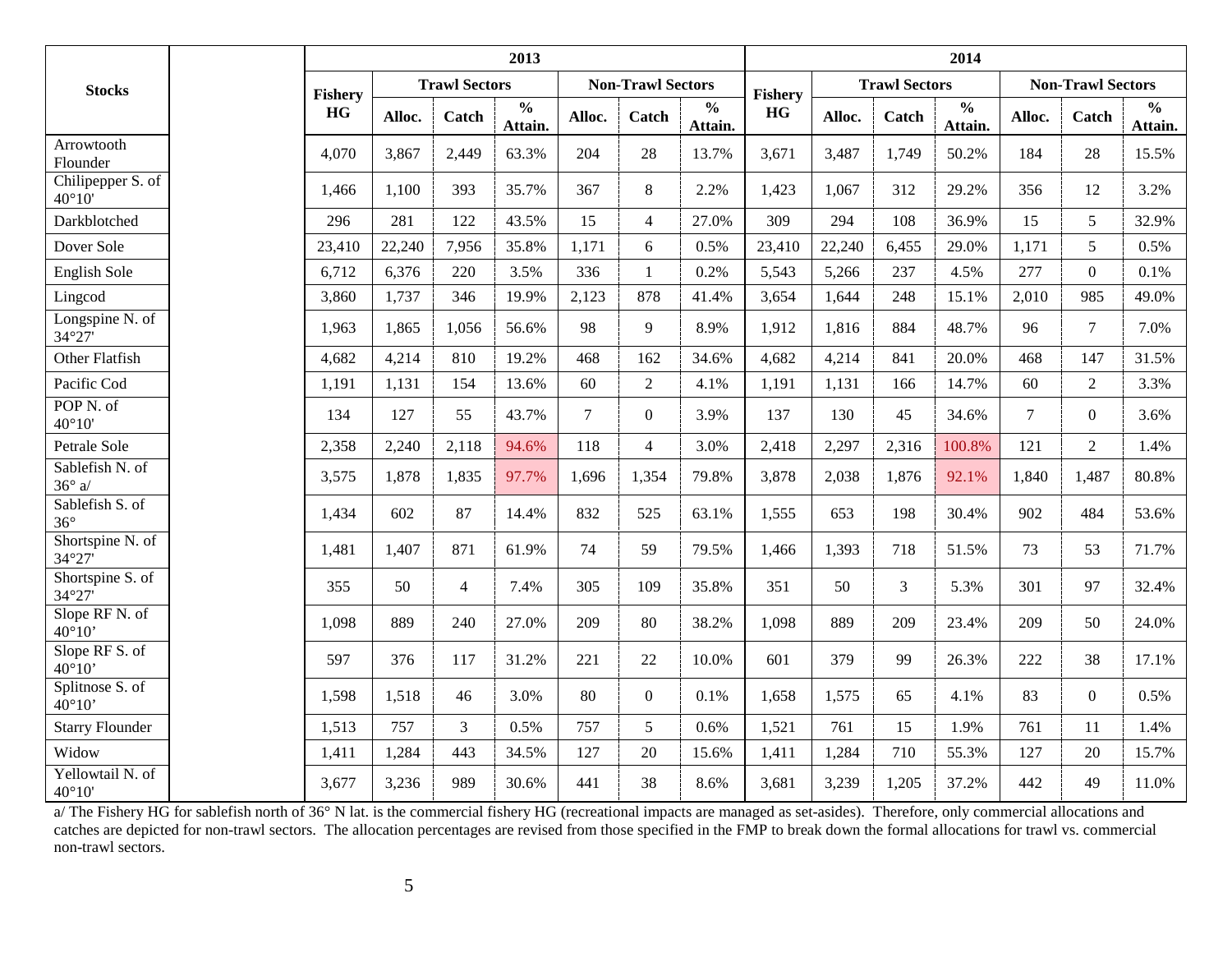**Table 2. Average, minimum, and maximum sector allocations, catches (total mortality), and attainment rates of formally allocated groundfish stocks during 2011-2014 (based on the data provided in [Table 1\)](#page-3-1). (Minimum and maximum catches and attainment rates do not necessarily occur in the same year).**

<span id="page-5-0"></span>

|                                      | <b>Average 2011-2014</b> |                      |                          |                          |                |                          |              |                          | <b>Minimum Catches and Attainment</b><br><b>Rates By Sector, 2011-2014</b> |                          | <b>Maximum Catches and Attainment</b><br><b>Rates By Sector, 2011-2014</b> |                          |                             |                          |  |
|--------------------------------------|--------------------------|----------------------|--------------------------|--------------------------|----------------|--------------------------|--------------|--------------------------|----------------------------------------------------------------------------|--------------------------|----------------------------------------------------------------------------|--------------------------|-----------------------------|--------------------------|--|
| <b>Stocks</b>                        |                          | <b>Trawl Sectors</b> |                          | <b>Non-Trawl Sectors</b> |                |                          |              | <b>Trawl Sectors</b>     | <b>Non-Trawl Sectors</b>                                                   |                          | <b>Trawl Sectors</b>                                                       |                          | Non-Trawl<br><b>Sectors</b> |                          |  |
|                                      | Alloc.                   | Catch                | $\frac{0}{0}$<br>Attain. | Alloc.                   | Catch          | $\frac{0}{0}$<br>Attain. | Catch        | $\frac{0}{0}$<br>Attain. | Catch                                                                      | $\frac{0}{0}$<br>Attain. | Catch                                                                      | $\frac{0}{0}$<br>Attain. | Catch                       | $\frac{0}{0}$<br>Attain. |  |
| Arrowtooth<br>Flounder               | 7,317                    | 2,281                | 31.2%                    | 385                      | 40             | 10.3%                    | 1,749        | 20.3%                    | 28                                                                         | 8.5%                     | 2,532                                                                      | 63.3%                    | 60                          | 15.5%                    |  |
| Chilipepper S. of<br>$40^{\circ}10'$ | 1,243                    | 328                  | 26.4%                    | 414                      | 9              | 2.1%                     | 288          | 21.5%                    | 6                                                                          | 1.2%                     | 393                                                                        | 35.7%                    | 12                          | 3.2%                     |  |
| Darkblotched                         | 276                      | 106                  | 38.2%                    | 15                       | 9              | 58.6%                    | 88           | 33.6%                    | $\overline{4}$                                                             | 27.0%                    | 122                                                                        | 43.5%                    | 16                          | 113.3%                   |  |
| Dover Sole                           | 22,240                   | 7,308                | 32.9%                    | 1,171                    | $\tau$         | 0.6%                     | 6,455        | 29.0%                    | 5                                                                          | 0.5%                     | 7,956                                                                      | 35.8%                    | 10                          | 0.8%                     |  |
| English Sole                         | 9,967                    | 185                  | 1.9%                     | 525                      | $\mathbf{1}$   | 0.2%                     | 138          | 0.7%                     | $\overline{0}$                                                             | 0.1%                     | 237                                                                        | 4.5%                     | -1                          | 0.3%                     |  |
| Lingcod                              | 1,767                    | 305                  | 17.3%                    | 2,159                    | 758            | 35.1%                    | 248          | 14.4%                    | 523                                                                        | 22.9%                    | 358                                                                        | 19.9%                    | 985                         | 49.0%                    |  |
| Longspine N. of<br>34°27'            | 1,893                    | 944                  | 49.9%                    | 100                      | $\tau$         | 7.0%                     | 884          | 46.5%                    | 6                                                                          | 5.9%                     | 1,056                                                                      | 56.6%                    | 9                           | 8.9%                     |  |
| Other Flatfish                       | 4,216                    | 763                  | 18.1%                    | 468                      | 127            | 27.0%                    | 690          | 16.4%                    | 96                                                                         | 20.6%                    | 841                                                                        | 20.0%                    | 162                         | 34.6%                    |  |
| Pacific Cod                          | 1,136                    | 244                  | 21.4%                    | 60                       | 3              | 4.6%                     | 154          | 13.6%                    | $\overline{2}$                                                             | 3.3%                     | 396                                                                        | 34.7%                    | $\overline{4}$              | 6.6%                     |  |
| POP N. of 40°10'                     | 133                      | 52                   | 39.1%                    | $\overline{7}$           | $\overline{0}$ | 5.7%                     | 45           | 34.6%                    | $\overline{0}$                                                             | 3.6%                     | 55                                                                         | 43.7%                    | -1                          | 9.3%                     |  |
| Petrale Sole                         | 1,611                    | 1,569                | 97.4%                    | 85                       | $\overline{c}$ | 2.6%                     | 810          | 93.7%                    | 1                                                                          | 1.4%                     | 2,316                                                                      | 100.8%                   | $\overline{4}$              | 3.8%                     |  |
| Sablefish N. of 36°<br>a/            | 2,258                    | 2,074                | 91.9%                    | 2,039                    | 1,783          | 87.5%                    | 1,835        | 86.9%                    | 1,354                                                                      | 79.8%                    | 2,399                                                                      | 97.7%                    | 2,391                       | 102.0%                   |  |
| Sablefish S. of 36°                  | 575                      | 240                  | 41.8%                    | 794                      | 563            | 71.0%                    | 87           | 14.4%                    | 481                                                                        | 53.6%                    | 453                                                                        | 85.3%                    | 764                         | 104.3%                   |  |
| Shortspine N. of<br>34°27'           | 1,422                    | 757                  | 53.3%                    | 75                       | 62             | 82.7%                    | 711          | 49.5%                    | 53                                                                         | 71.7%                    | 871                                                                        | 61.9%                    | 73                          | 95.5%                    |  |
| Shortspine S. of<br>34°27'           | 50                       | $\overline{3}$       | 6.7%                     | 307                      | 128            | 41.6%                    | $\mathbf{1}$ | 1.9%                     | 97                                                                         | 32.4%                    | 6                                                                          | 12.2%                    | 177                         | 56.5%                    |  |
| Slope RF N. of<br>$40^{\circ}10'$    | 887                      | 244                  | 27.5%                    | 208                      | 81             | 39.0%                    | 209          | 23.4%                    | 50                                                                         | 24.0%                    | 293                                                                        | 33.1%                    | 129                         | 62.2%                    |  |
| Slope RF S. of<br>$40^{\circ}10'$    | 377                      | 98                   | 26.0%                    | 222                      | 82             | 37.2%                    | 52           | 13.8%                    | 22                                                                         | 10.0%                    | 124                                                                        | 32.9%                    | 138                         | 62.4%                    |  |
| Splitnose S. of<br>$40^{\circ}10'$   | 1,482                    | 53                   | 3.5%                     | 78                       | $\overline{0}$ | 0.3%                     | 40           | 2.9%                     | $\Omega$                                                                   | 0.1%                     | 65                                                                         | 4.1%                     | $\theta$                    | 0.5%                     |  |
| <b>Starry Flounder</b>               | 717                      | 10                   | 1.3%                     | 717                      | 9              | 1.3%                     | 3            | 0.5%                     | 5                                                                          | 0.6%                     | 15                                                                         | 1.9%                     | 13                          | 1.9%                     |  |
| Widow                                | 887                      | 390                  | 43.9%                    | 88                       | 12             | 13.7%                    | 174          | 34.5%                    | $\overline{2}$                                                             | 4.1%                     | 710                                                                        | 55.3%                    | 20                          | 15.7%                    |  |
| Yellowtail N. of<br>$40^{\circ}10'$  | 3,319                    | 1,020                | 30.7%                    | 453                      | 45             | 9.9%                     | 820          | 24.2%                    | 38                                                                         | 8.3%                     | 1,205                                                                      | 37.2%                    | 54                          | 11.7%                    |  |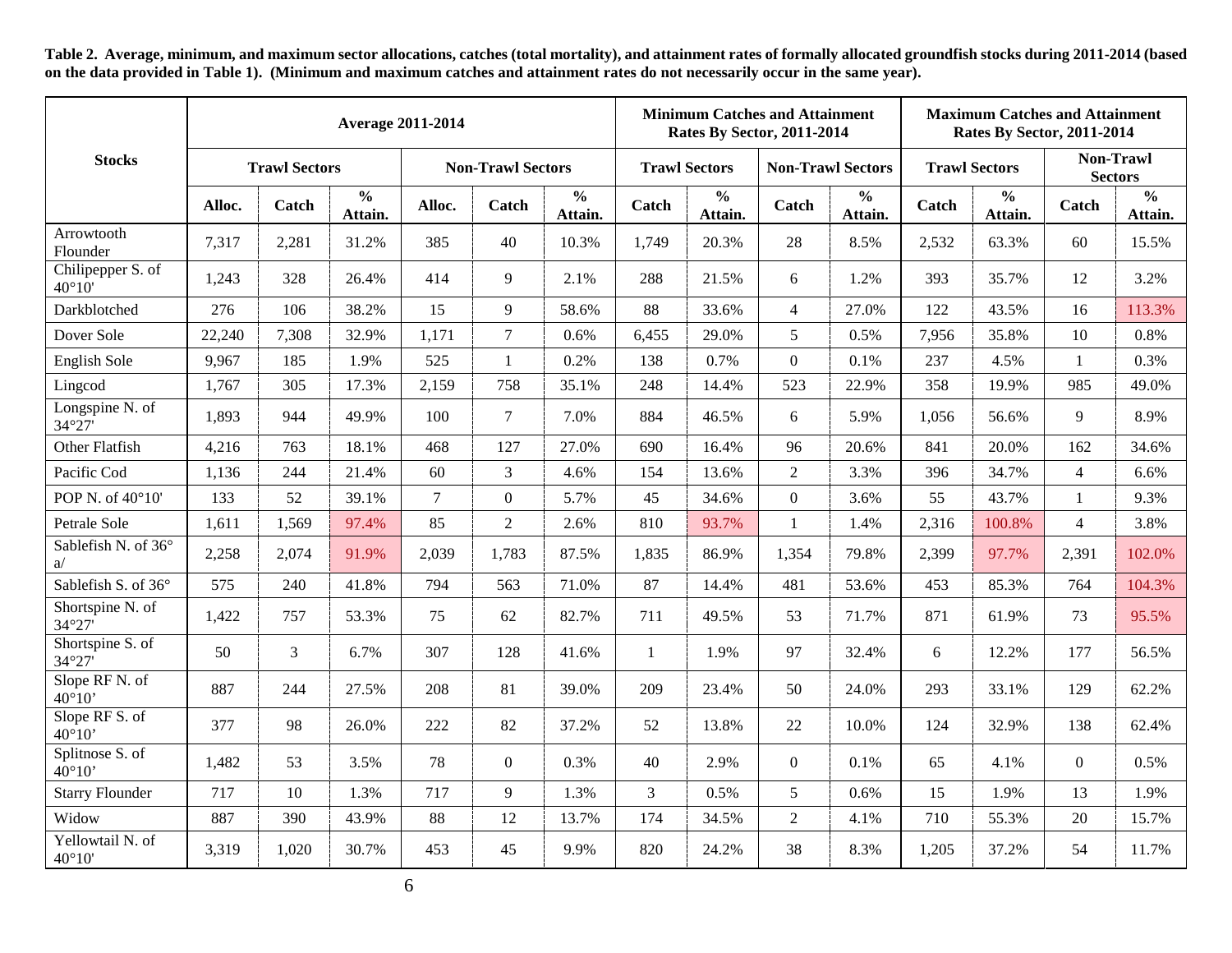## **Allocation of Sablefish North of 36° N lat.**

Sablefish north of 36° N lat. were allocated many years before Am 21 was implemented. Regulatory actions were taken to implement trawl/fixed gear and tribal allocations and then, in 1994, Amendment 6 established an open access limited entry split. The current allocation scheme is provided in [Figure 1.](#page-6-0) However, as with all intersector allocations established in the FMP, the Council intended a full review at this juncture. The allocations, estimated mortality, and percent of the annual allocation attained of sablefish north of 36° N lat. by the non-tribal commercial sectors of the groundfish fishery during 2011-2014 are provided in [Table 3.](#page-6-1)



<span id="page-6-0"></span>**Figure 1. Fixed intersector allocations of sablefish north of 36° N latitude.**

<span id="page-6-1"></span>**Table 3. Annual allocations and catches of sablefish north of 36° N lat. for non-tribal commercial sectors, 2011- 2014 (highlighted cells indicate attainment rates ≥ 90%).**

|      |             |        | <b>LE</b> Trawl |                          |        | <b>LEFG</b> |                          | OА     |       |                          |  |
|------|-------------|--------|-----------------|--------------------------|--------|-------------|--------------------------|--------|-------|--------------------------|--|
| Year | Comm.<br>HG | Alloc. | Catch           | $\frac{0}{0}$<br>Attain. | Alloc. | Catch       | $\frac{6}{6}$<br>Attain. | Alloc. | Catch | $\frac{6}{9}$<br>Attain. |  |
| 2011 | 4.941       | 2.597  | 2,399           | 92.4%                    | 1,880  | 1,954       | 103.9%                   | 464    | 437   | 94.0%                    |  |
| 2012 | 4,790       | 2.517  | 2,187           | 86.9%                    | 1,823  | 1,625       | 89.1%                    | 450    | 273   | 60.6%                    |  |
| 2013 | 3,575       | 1,878  | 1,835           | 97.7%                    | 1,360  | 1,199       | 88.1%                    | 336    | 155   | 46.0%                    |  |
| 2014 | 3,878       | 2,038  | 1,876           | 92.1%                    | 1,476  | 1,221       | 82.7%                    | 365    | 265   | 72.7%                    |  |

# **Within-Trawl Sector Allocations**

 $\overline{a}$ 

The limited entry trawl allocation of some of the Am 21 stocks are further allocated between the three trawl sectors (Shoreside IFQ, Catcher-Processors, and Motherships). The stocks managed with within-trawl allocations are currently canary rockfish, darkblotched rockfish, POP north of  $40^{\circ}10'$  N lat., widow rockfish, and Pacific whiting. <sup>[2](#page-6-2)</sup> [Table 4](#page-8-0) depicts the trawl sector allocations,

<span id="page-6-2"></span><sup>2</sup> The specific within trawl allocations are as follows: *Canary Rockfish:* Decided in the biennial specifications process. *Darkblotched Rockfish:* Allocate 9% or 25 mt, whichever is greater, of the total LE trawl allocation of darkblotched rockfish to the whiting fisheries (at-sea and shoreside combined). The distribution of the whiting trawl allocation of darkblotched to individual whiting sectors will be done pro rata relative to the sectors' whiting allocation. *Pacific Ocean Perch:*  Allocate 17% or 30 mt, whichever is greater, of the total LE trawl allocation of Pacific ocean perch to the whiting fisheries (at-sea and shoreside combined). The distribution of the whiting trawl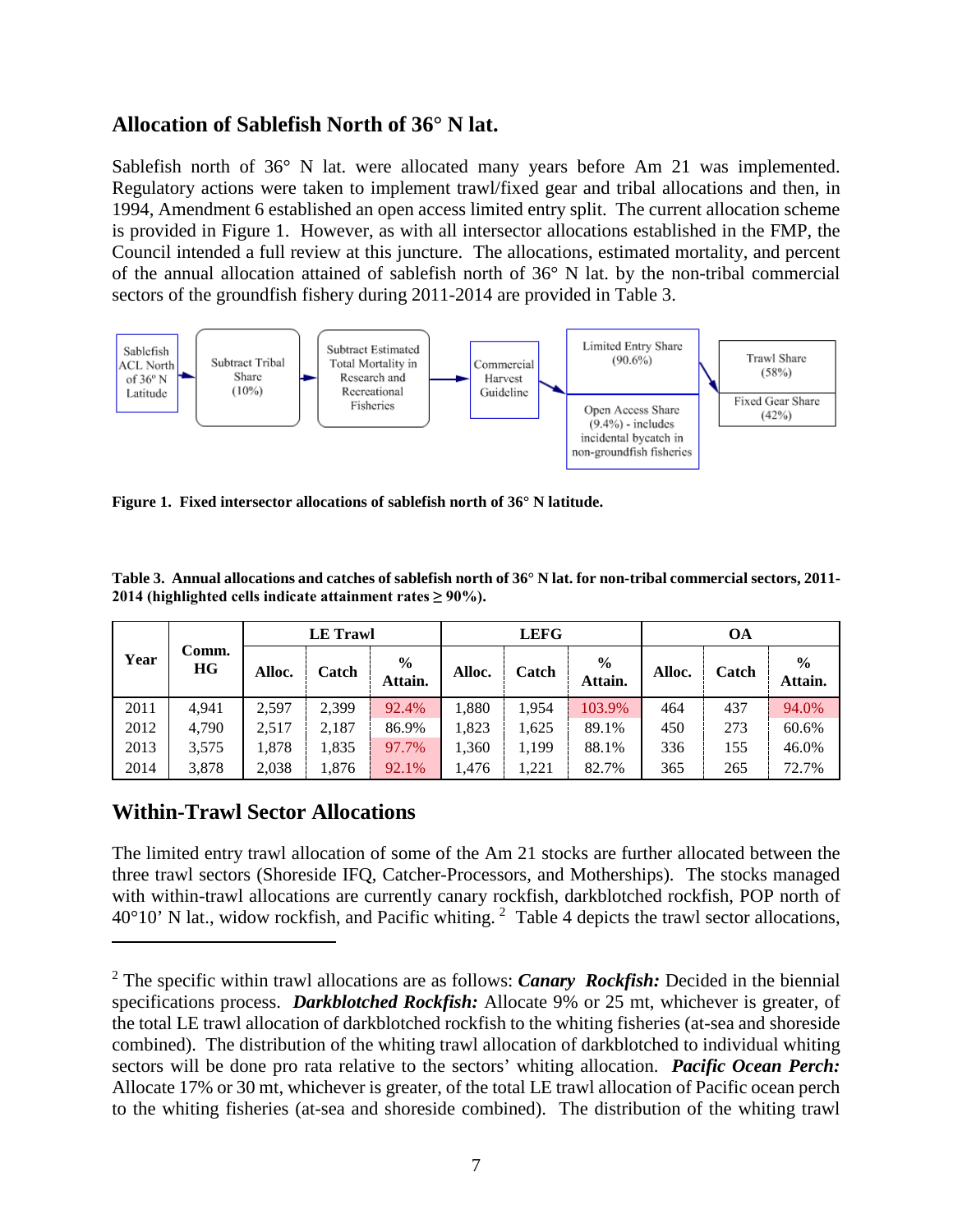catches, and allocation attainment percentage by sector and year of these stocks since implementation of the trawl catch share program. Yellowtail rockfish are included in [Table 4](#page-8-0) since this stock is a major target for the Shoreside IFQ sector and can be caught in significant amounts in the at-sea whiting fishery (discussed in more detail below). *Pacific Whiting:* The nontribal commercial share of whiting is allocated to LE whiting trawl sectors as follows: 42% for the shoreside whiting sector, 24% for the at-sea mothership whiting sector, and 34% for the at-sea catcher-processor whiting sector

 $\overline{a}$ allocation of POP to individual whiting sectors will be done pro rata relative to the sectors' whiting allocation. *Widow Rockfish:* Initially allocate 52% of the total LE trawl allocation of widow rockfish to the whiting sectors if the stock is under rebuilding or 10% of the total LE trawl allocation or 500 mt of the trawl allocation to the whiting sectors, whichever is greater, if the stock is rebuilt. If the stock is overfished when the initial allocation is implemented, the latter allocation scheme automatically kicks in when it is declared rebuilt. The distribution of the whiting trawl allocation of widow to individual whiting sectors will be done pro rata relative to the sectors' whiting allocation.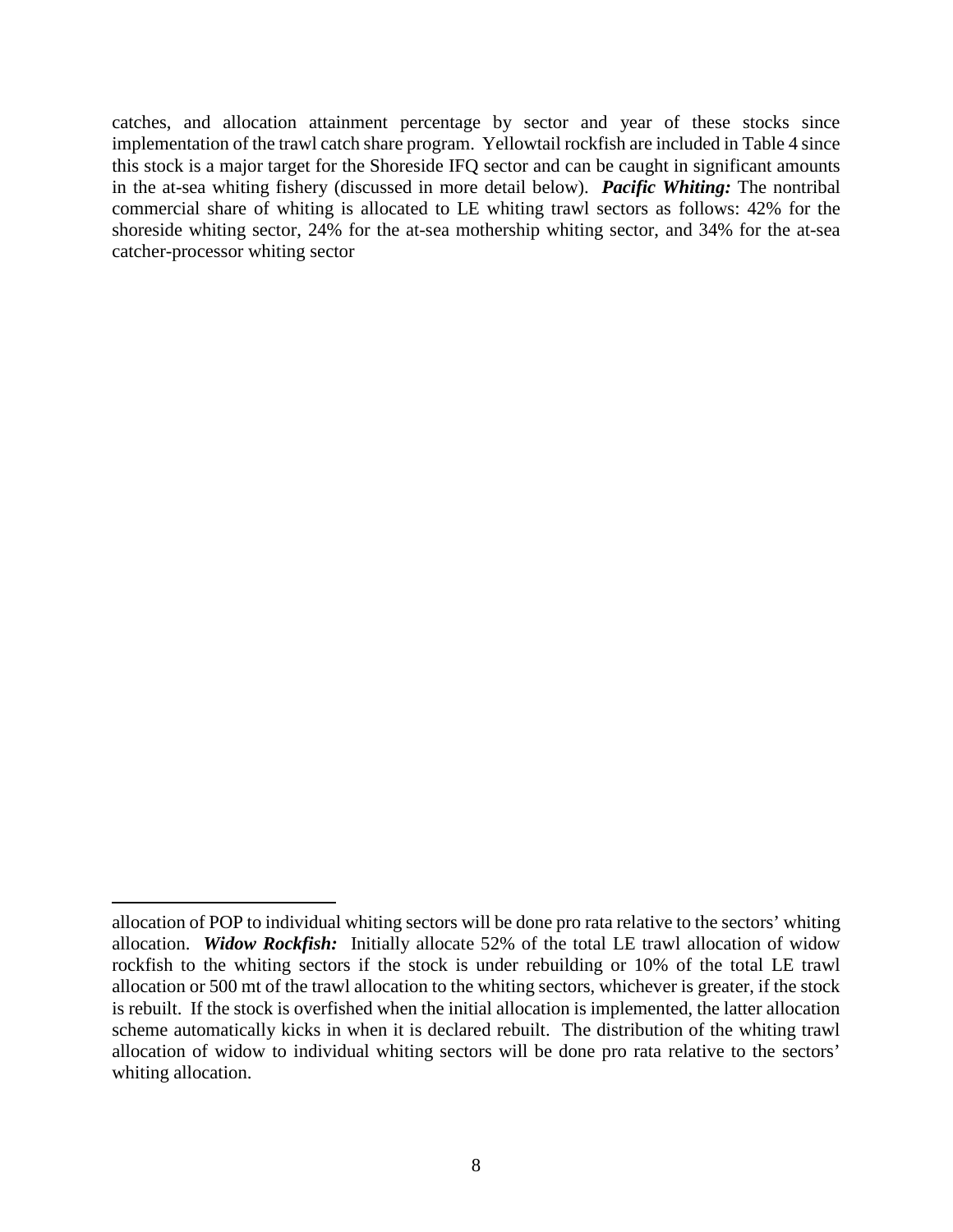<span id="page-8-0"></span>

|                          |           | <b>Shoreside IFQ</b> |                          |                          |                       | <b>Catcher-Processors</b> |                          |                          |                              | <b>Motherships</b> |                          |
|--------------------------|-----------|----------------------|--------------------------|--------------------------|-----------------------|---------------------------|--------------------------|--------------------------|------------------------------|--------------------|--------------------------|
| <b>Stocks</b>            | Alloc.    | Catch                | $\frac{0}{0}$<br>Attain. | <b>Initial</b><br>Alloc. | Final<br>Alloc.<br>a/ | Catch                     | $\frac{0}{0}$<br>Attain. | <b>Initial</b><br>Alloc. | <b>Final</b><br>Alloc.<br>a/ | Catch              | $\frac{0}{0}$<br>Attain. |
|                          |           |                      |                          |                          | 2011                  |                           |                          |                          |                              |                    |                          |
| Pacific Whiting          | 92,817.8  | 91,185.8             | 98.2%                    | 75,138.0                 | <b>NA</b>             | 71,522.4                  | 95.2%                    | 53,039.0                 | <b>NA</b>                    | 50,049.8           | 94.4%                    |
| Canary Rockfish          | 25.9      | 3.7                  | 14.3%                    | 4.8                      | 8.1                   | 0.5                       | 5.6%                     | 3.4                      | 0.1                          | 0.1                | 78.6%                    |
| Darkblotched Rockfish    | 250.8     | 90.9                 | 36.2%                    | 8.5                      | 12.8                  | 10.3                      | 80.4%                    | 6.0                      | 1.7                          | 1.7                | 100.0%                   |
| Pacific Ocean Perch      | 119.6     | 46.7                 | 39.0%                    | 10.2                     | 16.7                  | 6.5                       | 39.0%                    | 7.2                      | 0.7                          | 0.7                | 94.6%                    |
| Widow Rockfish           | 342.7     | 137.6                | 40.2%                    | 86.7                     | 135.0                 | 24.1                      | 17.8%                    | 61.2                     | 12.9                         | 12.8               | 99.6%                    |
| Yellowtail Rockfish b/   | 3,094.2   | 738.6                | 23.9%                    | NA                       | <b>NA</b>             | 14.6                      | <b>NA</b>                | NA                       | <b>NA</b>                    | 66.7               | NA                       |
|                          |           |                      |                          |                          | 2012                  |                           |                          |                          |                              |                    |                          |
| Pacific Whiting          | 68,661.9  | 65,661.5             | 95.6%                    | 55,584.0                 | <b>NA</b>             | 55,694.6                  | 100.2%                   | 39,235.0                 | NA                           | 38,215.5           | 97.4%                    |
| Canary Rockfish          | 25.9      | 7.2                  | 27.6%                    | 4.8                      | <b>NA</b>             | 0.3                       | 5.6%                     | 3.4                      | <b>NA</b>                    | 0.2                | 4.4%                     |
| Darkblotched Rockfish    | 248.9     | 85.7                 | 34.4%                    | 8.5                      | <b>NA</b>             | 1.4                       | 16.9%                    | 6.0                      | <b>NA</b>                    | 1.3                | 21.0%                    |
| Pacific Ocean Perch      | 119.5     | 48.6                 | 40.7%                    | 10.2                     | <b>NA</b>             | 3.2                       | 31.0%                    | 7.2                      | <b>NA</b>                    | 1.4                | 19.0%                    |
| <b>Widow Rockfish</b>    | 342.7     | 152.6                | 44.5%                    | 86.7                     | <b>NA</b>             | 42.0                      | 48.4%                    | 61.2                     | <b>NA</b>                    | 37.3               | 61.0%                    |
| Yellowtail Rockfish b/   | 3,107.4   | 963.3                | 31.0%                    | NA                       | <b>NA</b>             | 32.0                      | <b>NA</b>                | NA                       | <b>NA</b>                    | 11.0               | <b>NA</b>                |
|                          |           |                      |                          |                          | 2013                  |                           |                          |                          |                              |                    |                          |
| Pacific Whiting          | 98,296.9  | 97,621.3             | 99.3%                    | 79,573.0                 | <b>NA</b>             | 78,041.0                  | 98.1%                    | 56,170.0                 | NA                           | 52,522.3           | 93.5%                    |
| Canary Rockfish          | 39.9      | 10.2                 | 25.6%                    | 7.4                      | <b>NA</b>             | 0.2                       | 2.4%                     | 5.2                      | <b>NA</b>                    | 0.5                | 9.2%                     |
| Darkblotched Rockfish    | 266.7     | 116.0                | 43.5%                    | 8.6                      | <b>NA</b>             | 2.1                       | 24.2%                    | 6.1                      | NA                           | 4.2                | 69.6%                    |
| Pacific Ocean Perch      | 109.4     | 50.0                 | 45.7%                    | 10.2                     | <b>NA</b>             | 4.3                       | 41.9%                    | 7.2                      | <b>NA</b>                    | 1.1                | 15.8%                    |
| Widow Rockfish           | 994.0     | 411.6                | 41.4%                    | 170.0                    | <b>NA</b>             | 15.7                      | 9.3%                     | 120.0                    | <b>NA</b>                    | 15.5               | 13.0%                    |
| Yellowtail Rockfish b/   | 2,935.8   | 719.3                | 24.5%                    | NA                       | <b>NA</b>             | 78.5                      | <b>NA</b>                | NA                       | <b>NA</b>                    | 190.9              | NA                       |
|                          |           |                      |                          |                          | 2014                  |                           |                          |                          |                              |                    |                          |
| Pacific Whiting          | 127,835.0 | 98,714.0             | 77.2%                    | 103,486.0                | NA                    | 103,266.3                 | 99.8%                    | 73,049.0                 | NA                           | 62,038.3           | 84.9%                    |
| Canary Rockfish          | 41.1      | 10.5                 | 25.5%                    | 7.6                      | <b>NA</b>             | 0.3                       | 3.7%                     | 5.4                      | <b>NA</b>                    | 0.4                | 6.5%                     |
| Darkblotched Rockfish c/ | 278.4     | 97.8                 | 35.1%                    | 9.0                      | 6.0                   | 3.4                       | 56.8%                    | 6.3                      | 9.3                          | 7.2                | 77.5%                    |
| Pacific Ocean Perch      | 112.3     | 41.0                 | 36.5%                    | 10.2                     | <b>NA</b>             | 0.3                       | 3.1%                     | 7.2                      | <b>NA</b>                    | 3.6                | 50.0%                    |
| Widow Rockfish           | 994.0     | 654.3                | 65.8%                    | 170.0                    | <b>NA</b>             | 16.6                      | 9.7%                     | 120.0                    | <b>NA</b>                    | 39.6               | 33.0%                    |
| Yellowtail Rockfish b/   | 2,939.3   | 1,163.3              | 39.6%                    | NA                       | <b>NA</b>             | 0.0                       | NA                       | <b>NA</b>                | <b>NA</b>                    | 41.9               | <b>NA</b>                |

**Table 4. West coast groundfish trawl sector allocations and impacts (in mt) since implementation of Amendment 21 (highlighted cells indicate attainment rates ≥ 90%).**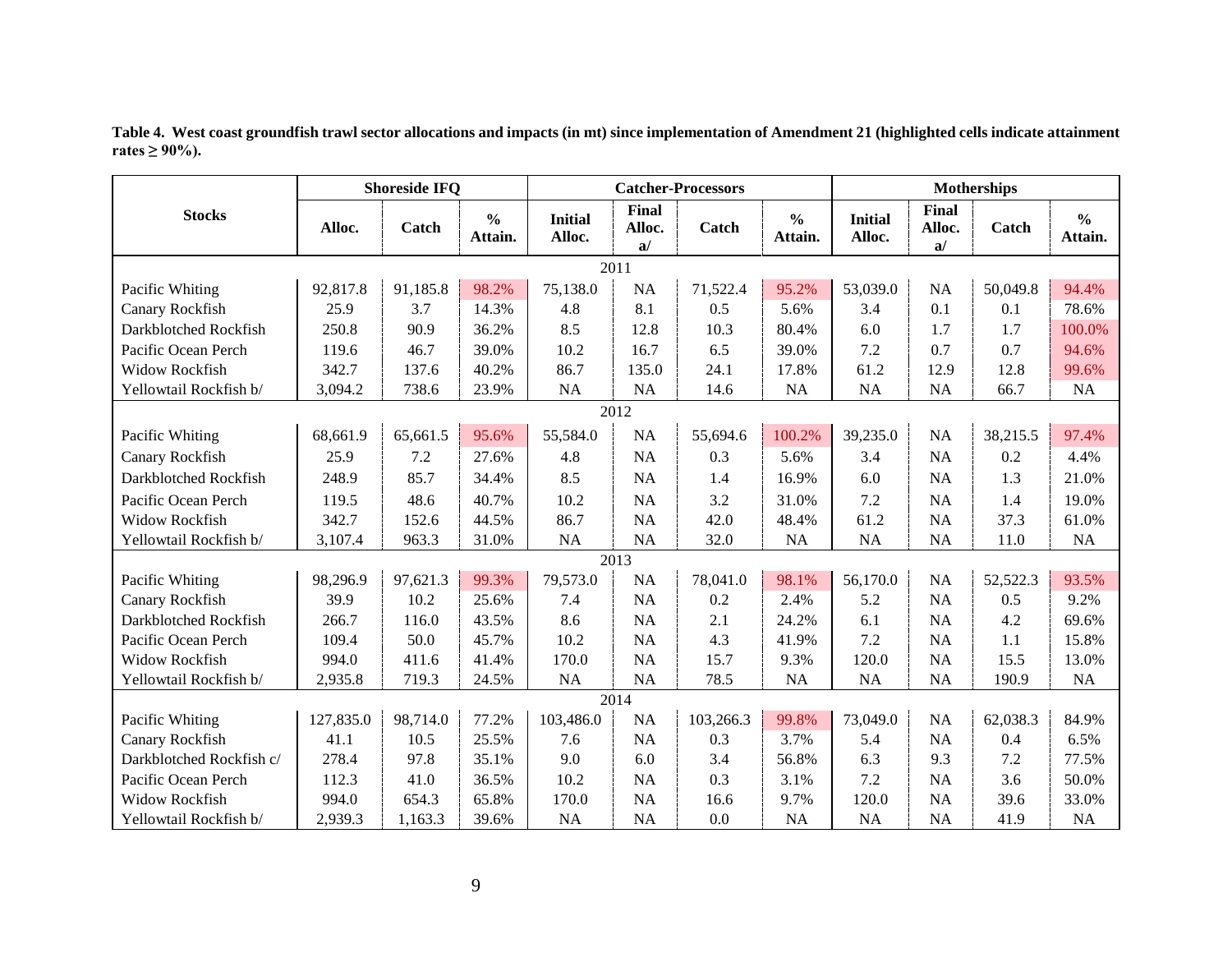|                        |           | <b>Shoreside IFQ</b> |                          |                   | <b>Catcher-Processors</b> |          |                          |                          |                       | <b>Motherships</b> |                          |  |  |  |
|------------------------|-----------|----------------------|--------------------------|-------------------|---------------------------|----------|--------------------------|--------------------------|-----------------------|--------------------|--------------------------|--|--|--|
| <b>Stocks</b>          | Alloc.    | Catch                | $\frac{6}{9}$<br>Attain. | Initial<br>Alloc. | Final<br>Alloc.<br>a/     | Catch    | $\frac{0}{0}$<br>Attain. | <b>Initial</b><br>Alloc. | Final<br>Alloc.<br>a/ | Catch              | $\frac{6}{9}$<br>Attain. |  |  |  |
|                        |           |                      |                          |                   | 2015                      |          |                          |                          |                       |                    |                          |  |  |  |
| Pacific Whiting        | 124,607.3 | 58,383.7             | 46.9%                    | 100,873.0         | NA                        | 68,483.9 | 67.9%                    | 71.204.0                 | <b>NA</b>             | 27,660.4           | 38.8%                    |  |  |  |
| Canary Rockfish        | 47.3      | 44.8                 | 94.8%                    | 8.0               | NA                        | 0.1      | 0.9%                     | 5.7                      | NA                    | 0.1                | 2.5%                     |  |  |  |
| Darkblotched Rockfish  | 285.5     | 122.4                | 42.9%                    | 9.2               | NA                        | 5.6      | 60.4%                    | 6.5                      | NA                    | 2.4                | 36.6%                    |  |  |  |
| Pacific Ocean Perch    | 118.5     | 49.9                 | 42.1%                    | 10.2              | NA                        | 7.0      | 68.2%                    | 7.2                      | NA                    | 1.7                | 24.2%                    |  |  |  |
| Widow Rockfish         | 1.306.2   | 814.6                | 62.4%                    | 170.0             | NA                        | 17.4     | 10.3%                    | 120.0                    | NA                    | 17.2               | 14.3%                    |  |  |  |
| Yellowtail Rockfish b/ | 4,592.8   | 1.449.9              | 31.6%                    | NA                | NA                        | 0.5      | NA                       | NA                       | NA                    | 86.3               | <b>NA</b>                |  |  |  |

a/ In some years allocations were reapportioned inseason after an at-sea sector declared they were done fishing for the year. There has been reapportionment of unused tribal Pacific whiting yield to all trawl sectors in some years. The final annual Pacific whiting sector allocations are depicted in the initial allocation column for at-sea sectors (and in the Allocation column for the shorebased IFQ sector).

b/ Yellowtail rockfish is managed as a set-aside species for the at-sea whiting trawl sectors (i.e., Catcher-Processors and Motherships) with an annual set-aside amount of 300 mt for both sectors combined.

c/ The original allocation of darkblotched to the Mothership sector (6.3 mt) was increased to 9.3 mt with a transfer of yield from the Catcher-Processors sector by automatic action on October 17, 2014.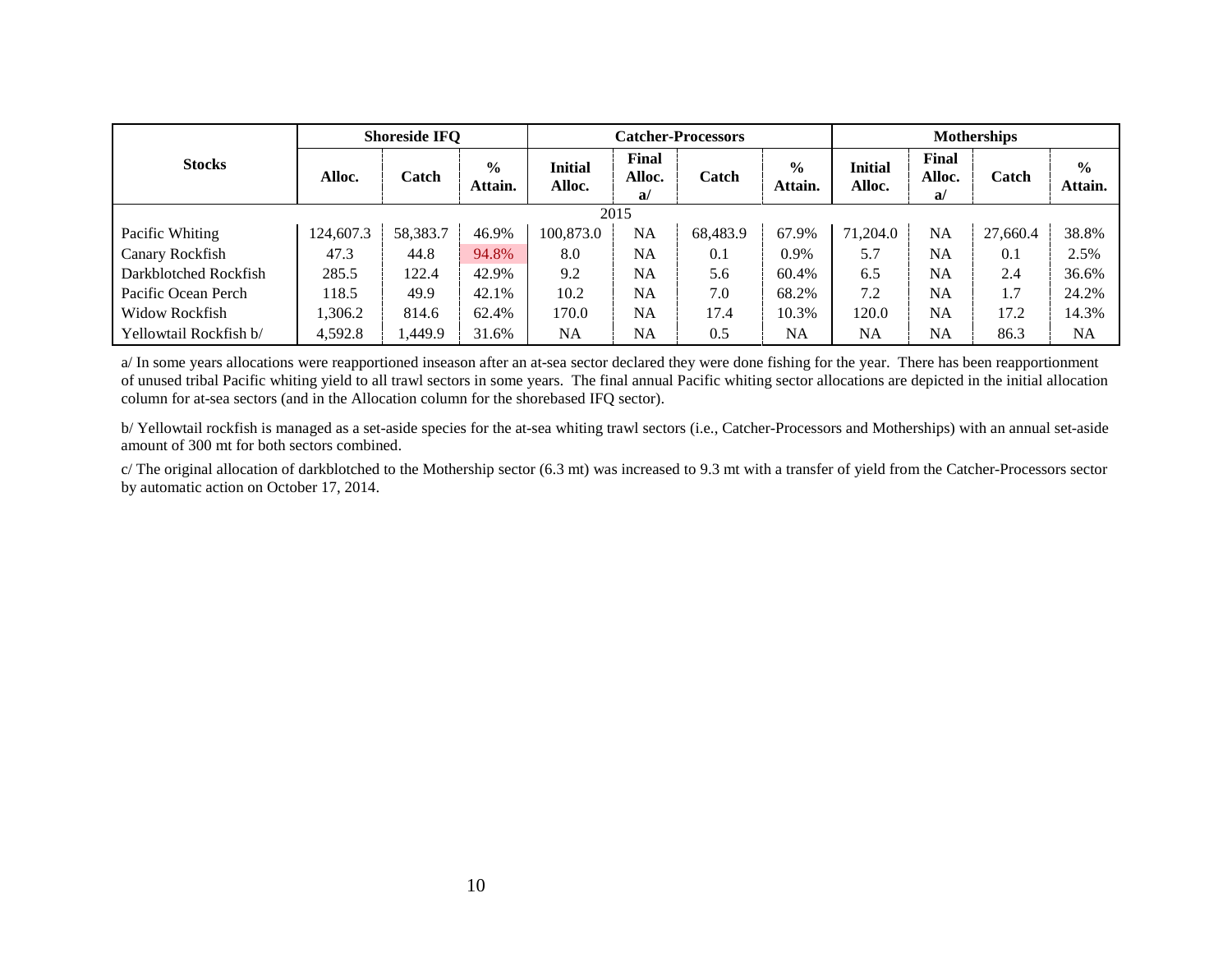### *Darkblotched Rockfish and Pacific Ocean Perch Set-Asides*

The within-trawl allocation framework for darkblotched rockfish and POP north of 40°10' N lat. may change due to an ongoing Council consideration. In June the Council decided a preliminary preferred alternative to status quo management by specifying yield set-asides, from the trawl allocation, of darkblotched and POP for the at-sea whiting sectors rather than hard allocations managed as bycatch caps. This proposal mitigates increasing bycatch issues with both stocks in the at-sea whiting fleets. The management response to exceeding a hard bycatch cap is closure of the fishery before the Pacific whiting allocation is harvested. There is no management response to exceeding a set-aside unless there is a risk of exceeding an ACL. The proposed set-aside amounts would be the same as would be specified in the current allocation scheme, so this action will not directly impact the amount of fish allocated to the Shoreside IFQ sector. The Council is scheduled to take final action on this at its September 2016 meeting in Boise, Idaho.

### *Within Trawl Harvest Distribution of Yellowtail Rockfish*

Yellowtail rockfish is not currently subject to within-trawl allocations since it is managed as a setaside species in the at-sea whiting fishery. Yellowtail rockfish, similar to widow rockfish and canary rockfish at times, is a pelagic species that can aggregate in large schools in the water column. They can be caught in significant amounts in whiting fisheries. They are also an important target in midwater trawl efforts in the Shoreside IFQ fishery.

Midwater targeting of yellowtail and widow rockfish in the Shoreside IFQ fishery is on the rebound since that fishing strategy was preempted by widow rockfish rebuilding. Now that widow rockfish and canary rockfish are rebuilt, it is expected that there will be increasing targeting of yellowtail in the Shoreside IFQ fishery with a consequent increase in the attainment rate of the sector's allocations. This trend is already evidenced in the time series of yellowtail catches by this sector since implementation of the catch share program [\(Figure 2\)](#page-11-0).

Yellowtail impacts by the at-sea whiting sectors is managed with a 300 mt yield set-aside that is deducted from the trawl allocation of yellowtail (Shoreside IFQ is allocated the remainder). This amount of yield set aside to accommodate yellowtail bycatch has been sufficient since the setaside was first specified in 2011 [\(Table 5\)](#page-11-1). However, that bycatch is highly variable with annual attainment rates of the set-aside varying between 14% and 90% during 2011-2015.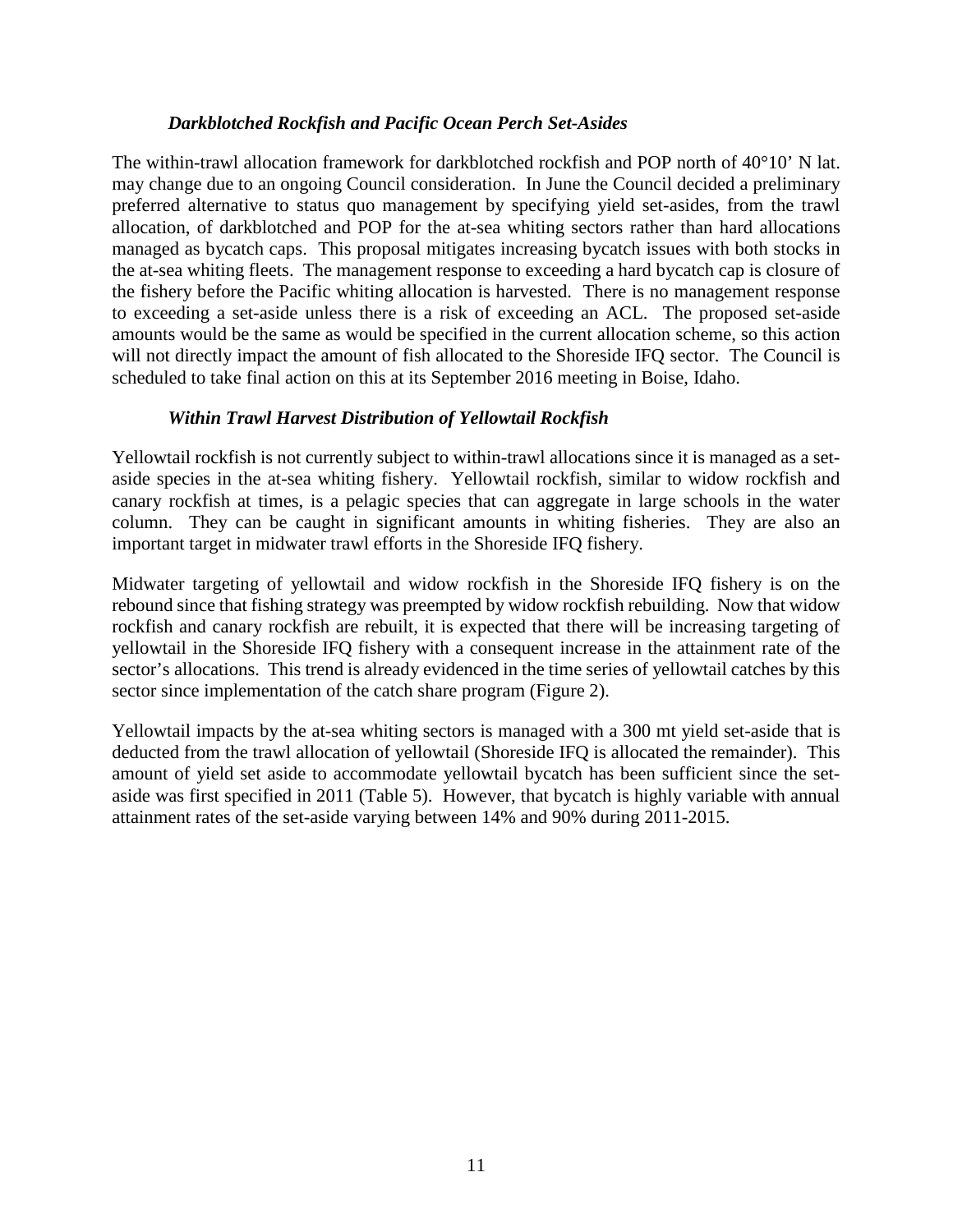

<span id="page-11-0"></span>**Figure 2. Time series of catch (landings + dead discards) of yellowtail rockfish north of 40°10' N lat. by trawl sector, 2011-2015.**

<span id="page-11-1"></span>**Table 5. Yellowtail rockfish north of 40°10' N lat. catch accounting: comparing annual at-sea sector impacts to the 300 mt set-aside.**

| Year | <b>At-Sea Sectors Combined</b> |       |           |  |  |  |  |  |  |  |
|------|--------------------------------|-------|-----------|--|--|--|--|--|--|--|
|      | <b>Set-Aside</b>               | Catch | % Attain. |  |  |  |  |  |  |  |
| 2011 | 300                            | 81.2  | 27.1%     |  |  |  |  |  |  |  |
| 2012 | 300                            | 43.0  | 14.3%     |  |  |  |  |  |  |  |
| 2013 | 300                            | 269.4 | 89.8%     |  |  |  |  |  |  |  |
| 2014 | 300                            | 42.0  | 14.0%     |  |  |  |  |  |  |  |
| 2015 | 300                            | 86.8  | 28.9%     |  |  |  |  |  |  |  |

#### *Within-Trawl Intersector Quota Trading*

All of the stocks allocated among the trawl sectors are important to each sector either as a primary target stock (e.g., Pacific whiting) or because the allocated amounts can disrupt access to healthy target stocks. The only target stock for the at-sea whiting sectors is Pacific whiting; the other allocated stocks are managed with bycatch caps and can constrain access to whiting. These same stocks are either important targets for the Shoreside IFQ sector (e.g., widow rockfish) or stocks that constrain access to target opportunities (e.g., canary, darkblotched, and POP).

One consideration for mitigating the negative effects of managing the allocation of constraining or "choke" species in trawl fisheries is to allow intersector trading of trawl quota which is currently prohibited. There have been proposals to allow some intersector trading. For example, the Council considered a proposal to allow entities who have quota in both the Shoreside IFQ and Mothership sectors to trade darkblotched and POP quota from their Shoreside IFQ accounts to their Mothership accounts to avert a bycatch problem. For the near term, the Council may decide that managing atsea sector impacts of these two stocks with set-asides is preferred over intersector trading, however, the Council will be scoping intersector quota trading at its September 2016 meeting.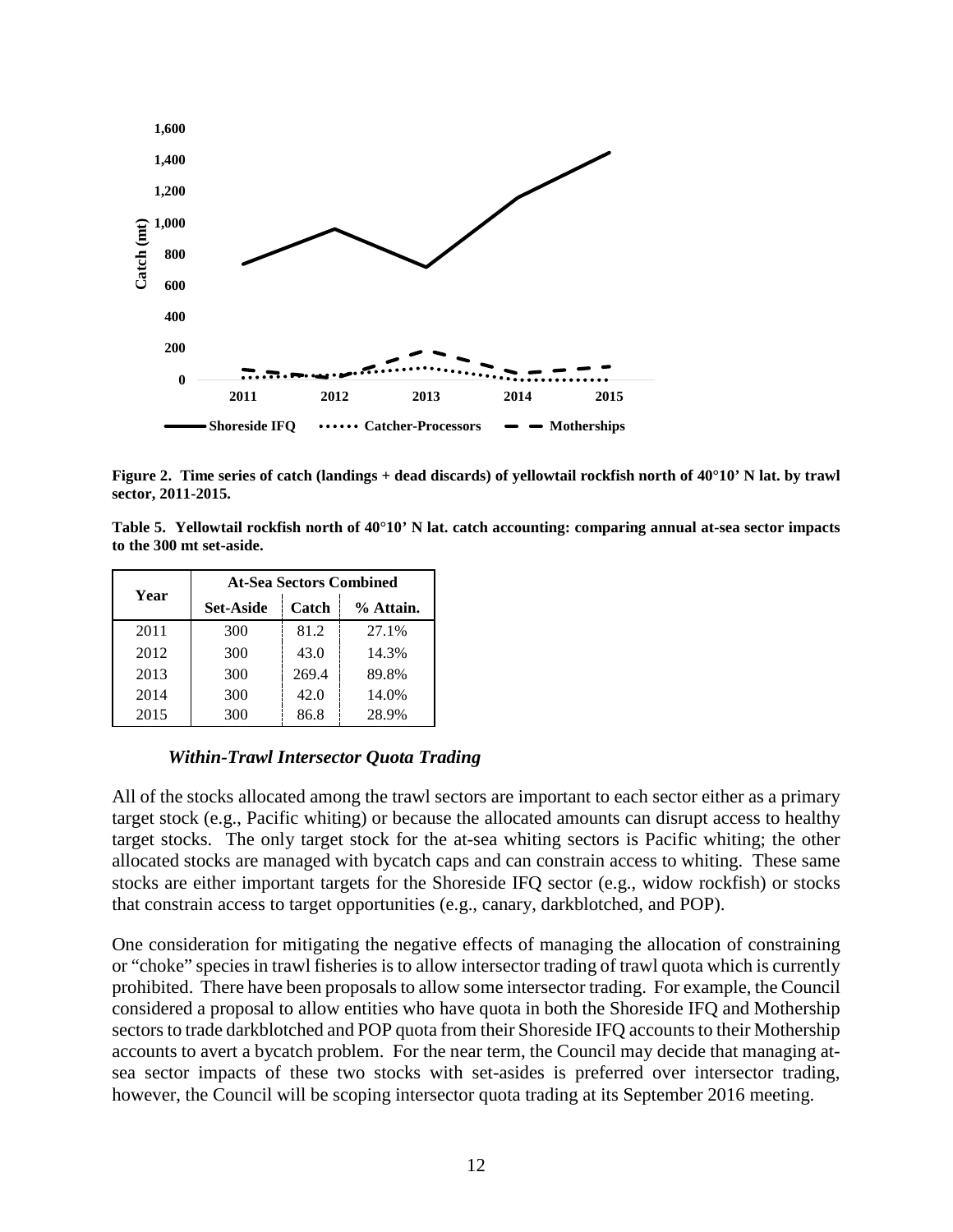# **Pacific Halibut Individual Bycatch Quota**

The trawl catch share program was designed to minimize Pacific halibut bycatch in limited entry trawl fisheries. Pacific halibut bycatch in the IFQ fishery north of 40°10' N lat. is managed under a system of individual bycatch quotas (IBQ) where the dead discarded catch of Pacific halibut (Pacific halibut is a prohibited species in the trawl fishery) in the fishery is debited against the permit's IBQ quota pounds. The FMP sets the trawl bycatch mortality limit at 15 percent of the Area 2A total constant exploitation yield (TCEY) for legal size (i.e.,  $\geq 32$ ") halibut (net weight), not to exceed 130,000 pounds (59 mt) annually for legal size halibut (net weight) for 2012 through 2014 and, beginning in 2015, not to exceed 100,000 pounds annually for legal size halibut (net weight). These legal sized dressed weight mortality limits are converted to all size round pound limits to determine the amount of IBQ quota pounds that will be issued. After this conversion 10 mt is deducted from the limit to accommodate other trawl sector Pacific halibut bycatch in the IFQ fishery south of 40°10' N lat. and in the at-sea whiting fisheries.

The IBQ values i[n Table 6](#page-12-0) are the quota pounds (converted to mt) of Pacific halibut IBQ (converted to round weight of legals + sublegals) issued to the IFQ fishery north of  $40^{\circ}10'$  N lat. (available at [https://www.webapps.nwfsc.noaa.gov/ifq/\)](https://www.webapps.nwfsc.noaa.gov/ifq/). The total estimated mortality of Pacific halibut in trawl fisheries was obtained from annual Pacific halibut mortality reports from the NMFS WCGOP available

at [https://www.nwfsc.noaa.gov/research/divisions/fram/observation/data\\_products/data\\_library.c](https://www.nwfsc.noaa.gov/research/divisions/fram/observation/data_products/data_library.cfm%23pacific-halibut) [fm#pacific-halibut.](https://www.nwfsc.noaa.gov/research/divisions/fram/observation/data_products/data_library.cfm%23pacific-halibut)

The percent attainment of Pacific halibut limits  $(IBQ + set$ -asides) in trawl fisheries has ranged from 23% to 38% during 2011-2014 [\(Table 6\)](#page-12-0). As can be seen in [Figure 3,](#page-13-0) the total mortality of Pacific halibut incidentally caught in west coast limited entry trawl fisheries has decreased dramatically since implementation of IBQ management in 2011; the 2011-2014 average trawl mortality is 16% of the 2002-2010 average.

|      |            | <b>Shorebased IFO</b> |               |                          |                      | <b>At-Sea Whiting</b> | <b>Total LE Trawl</b>     |               |                          |  |
|------|------------|-----------------------|---------------|--------------------------|----------------------|-----------------------|---------------------------|---------------|--------------------------|--|
| Year | <b>IBQ</b> | Set-<br>Aside a/      | Tot.<br>Mort. | $\frac{6}{9}$<br>Attain. | Set-<br><b>Aside</b> | Tot.<br>Mort.         | IBQ+Set-<br><b>Asides</b> | Tot.<br>Mort. | $\frac{6}{6}$<br>Attain. |  |
| 2011 | 116.8      | 5                     | 33.3          | 27.3%                    | 5                    | 0.6                   | 126.8                     | 33.9          | 26.7%                    |  |
| 2012 | 105.6      | 5                     | 43.4          | 41.1%                    | 5                    | 0.6                   | 115.6                     | 44.0          | 38.1%                    |  |
| 2013 | 107.3      | 5                     | 33.0          | 30.7%                    | 5                    | 1.1                   | 117.3                     | 34.1          | 29.0%                    |  |
| 2014 | 107.3      | 5                     | 27.5          | 25.6%                    | 5                    | 0.0                   | 117.3                     | 27.5          | 23.4%                    |  |

<span id="page-12-0"></span>**Table 6. Bycatch limits and total mortality of Pacific halibut in the limited entry trawl fishery by sector and year, 2011-2014.**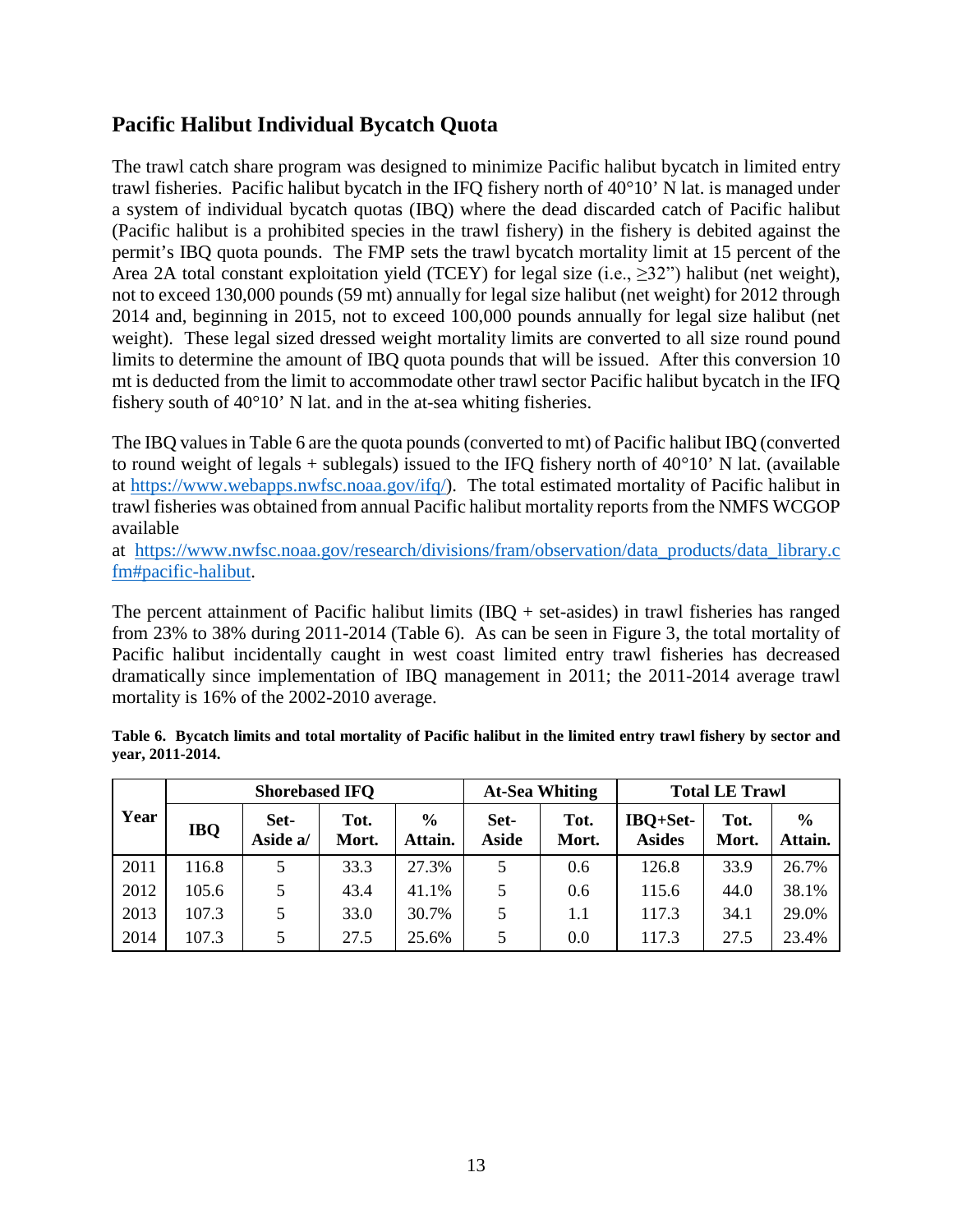

<span id="page-13-0"></span>**Figure 3. Total mortality of Pacific halibut in west coast limited entry groundfish trawl fisheries, 2002-2014.**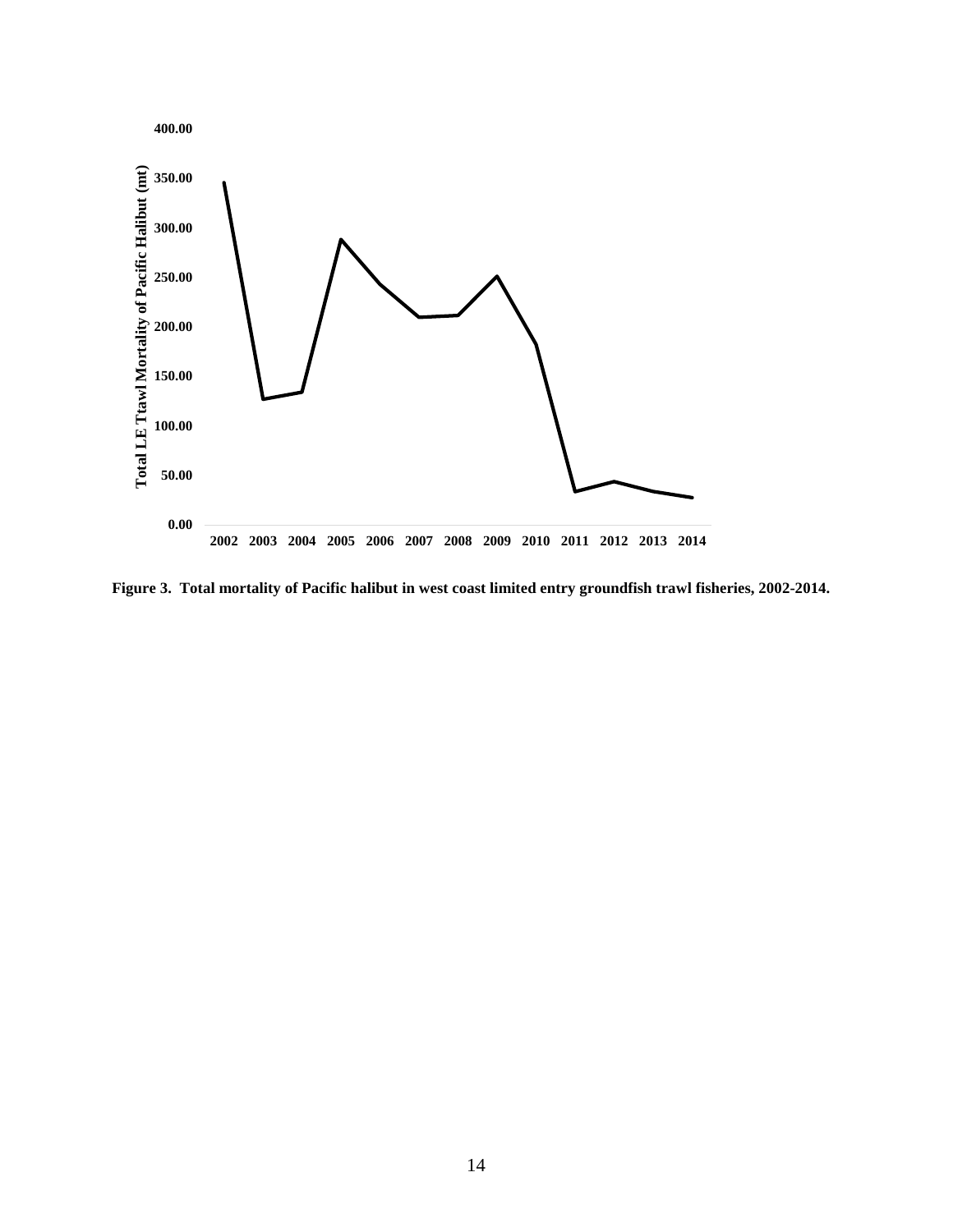## **Policy Issues for Possible Consideration**

This section presents issues that the Council may want to explore as part of, or subsequent to, the review of intersector allocations. The possible considerations raised in this section are not inclusive; other issues associated with FMP allocations may arise in the scoping process.

### *Amendment 21 and the Five Percent Allocations for Trawl Dominant Species*

One approach to addressing the fish stranded by the 5 percent non-trawl allocations for trawl-dominant species might be to manage the non-trawl impacts of trawl-dominant stocks using off-the-top deductions. Off-the-top deductions are generally based on projected harvests for a sector. After the off-the-top deduction is taken off of the ACL the remaining fishery harvest guideline (HG) would then be allocated to trawl sectors. Non-trawl sectors would still be able to develop new target strategies for trawl dominant species but amounts of fish set aside for an offthe-top deduction would initially be less than the current 5 percent allocations. This would decrease the potential of stranding yield that could otherwise be utilized in the trawl fishery. Managing stock impacts with sector allocations implies limits to their take and a management response to maintain sector impacts within allocations. When there is a low level of truly incidental bycatch of such stocks, it might make sense to specify set-asides, which can be changed every two years in the specifications process. The amount of yield taken off-the-top to accommodate bycatch in non-trawl fisheries can be specified every two years to react to fishery observations and to consider the relative risk of overfishing any of these stocks. If a target fishery begins to develop and expands to the point that off-the-top deductions are no longer appropriate, then an allocation could be developed through the biennial specifications or as a FMP allocation. This adaptive management strategy may be preferable to formal allocations established in the FMP

Non-trawl off-the-top deductions might also be considered for arrowtooth flounder, Dover sole, English sole, longspine thornyhead north of 34°27' N lat., petrale sole, POP north of 40°10' N lat., and splitnose rockfish south of 40°10' N lat. since these stocks are caught incidentally and not targeted by non-trawl gears. Shortspine thornyhead north of 34°27' N lat. might also be considered for off-the-top deductions in non-trawl fisheries. However, there is a successful target fishery for shortspine thornyhead south of 34°27' N lat. using non-trawl gears. If this becomes more a nontrawl target stock in the north, then off-the-top deductions may not be appropriate.

### *The Need to Continue Amendment 6 Allocations*

As part of the five-year review, one question may be whether the Am 6 allocations of species in the Nearshore and Shelf Rockfish complexes (the remaining stocks affected by Am 6) should remain in the future. Nearshore rockfish allocations are managed by state policies and nearshore FMPs in California and Oregon. Access to shelf rockfish is severely affected by species' rebuilding plans and Am 6 allocations of shelf rockfish unless RCAs are substantially reduced (while there is an ongoing consideration to relax the trawl RCAs, such a reduction in the non-trawl RCA is not currently being contemplated). It might be appropriate to consider the relevance of these Am 6 allocations since they have not been used since the RCAs were implemented at the end of 2002 and are based on catch history from the 1980s and therefore may not reflect the current fishery.